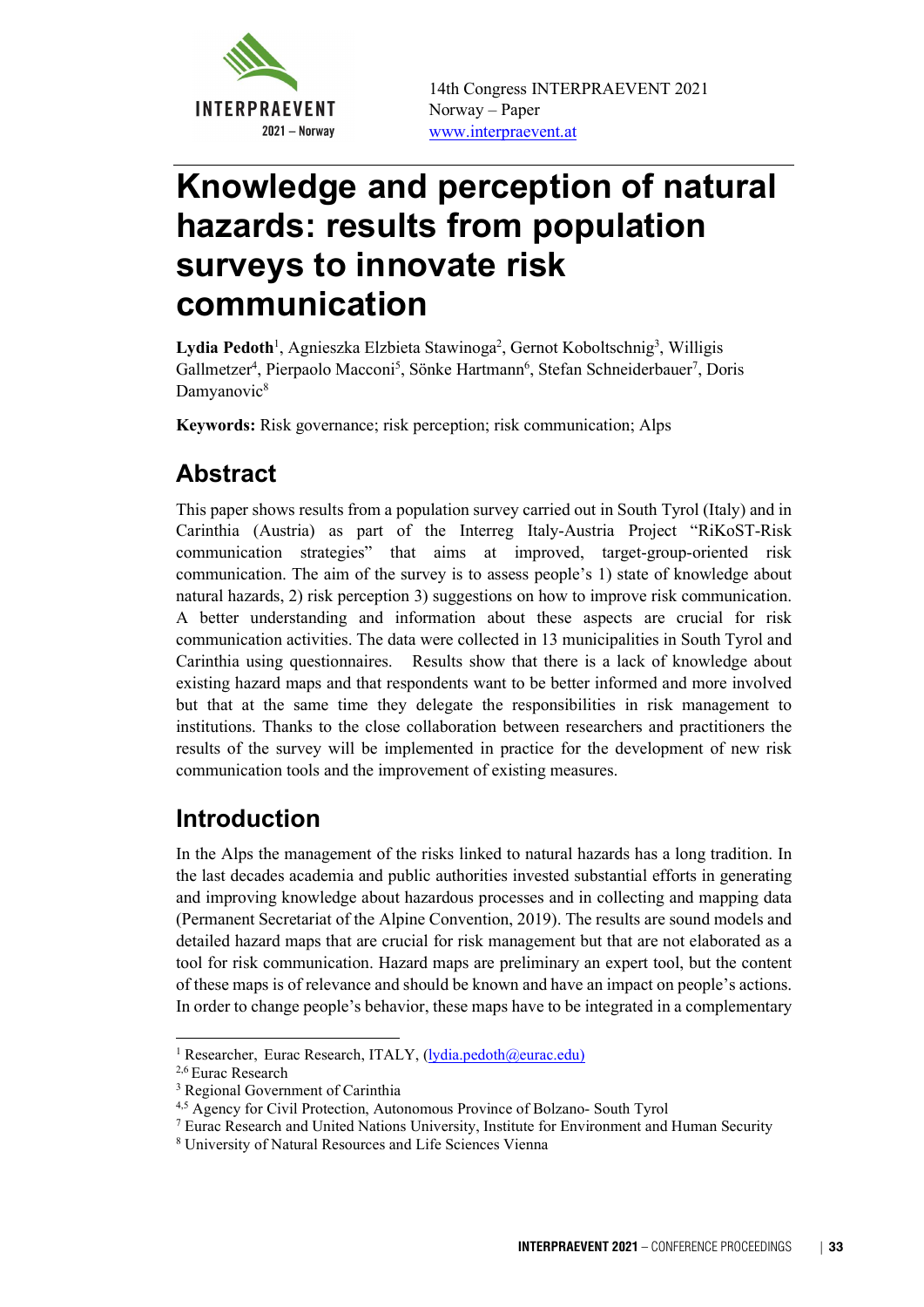risk communication strategy and the content has to be tailored to different target groups' needs (Wenk et al., 2018, Hagemeier-Klose & Wagner, 2009). The existing knowledge must be adapted and transmitted whilst ensuring that it is useful, usable and used by practitioners, policy makers and potentially affected people (Boaz and Hayden, 2002). The latter can, if they are well informed and willing to actively engage and undertake private precautionary measures, support and contribute to risk management. This clearly shows why risk communication plays a crucial role but at the same time it also raises questions for public authorities such as: how should an effective risk communication strategy look like in order to reach people and have an impact on their behaviour? how should messages be designed and what channels (e.g. radio, television, sms, internet, newspapers) should be used? What do people know about natural hazards and how do they perceive risks? All this information is crucial for local authorities to be able to design and implement innovative risk communication tools, that can follow different goals such as information exchange but also awareness building or legitimisation of decision making (Renn, 1992; Höppner et al., 2012). Nowadays risk communication often occurs unidirectional without the interaction of institutions, stakeholders and the population. The lack of innovative and adaptive communication strategies means that technical knowledge is not communicated in a way that reaches and can be understood by a non-expert audience. Whether or not risk communication is successful is also strongly connected to people's risk perception. Risk perception is multifaceted and complex as several concepts show (Maidl & Buchecker 2015, Kellens et al. 2013) and is influenced by factors such knowledge, experience, values, attitudes, and emotions (Wachinger et al., 2013) as well as cultural determinants (Macgill, 1989). The use of questionnaires is a valid method to assess people's risk perception and the generated results can give important inputs for risk communication.

This contribution shows results from the Interreg Italy-Austria Project "RiKoST - Risk communication strategies". The project is a collaboration between partners from research and public authorities and aims at improved, target-group-oriented risk communication in South Tyrol (Italy) and Carinthia (Austria). One of the project's work packages carried out a population survey on knowledge about natural hazards and risk perception in selected municipalities in South Tyrol and in Carinthia. The reason behind is that knowing what people think about natural hazards, what structural and non-structural measures they know and how they perceive risks linked to natural hazards is considered an important starting point for the development of new and the improvement of existing risk communication tools and activities. The aim of the survey is to collect data about people's 1) state of knowledge about natural hazards, 2) risk perception 3) suggestions for the improvement of risk communication. Previous studies have shown that living in an area of risk does not automatically mean to be prepared (Pedoth et al., 2018). The collected data should give a better understanding about the relationship between knowledge, perception and preparedness and about the influencing factors of these three aspects. In South Tyrol, the Agency for civil protection uses the results of the survey as input for the development of a new online platform about natural hazards. In Carinthia, the results are used to adapt the communication within the process of hazard mapping and the elaboration of contingency plans.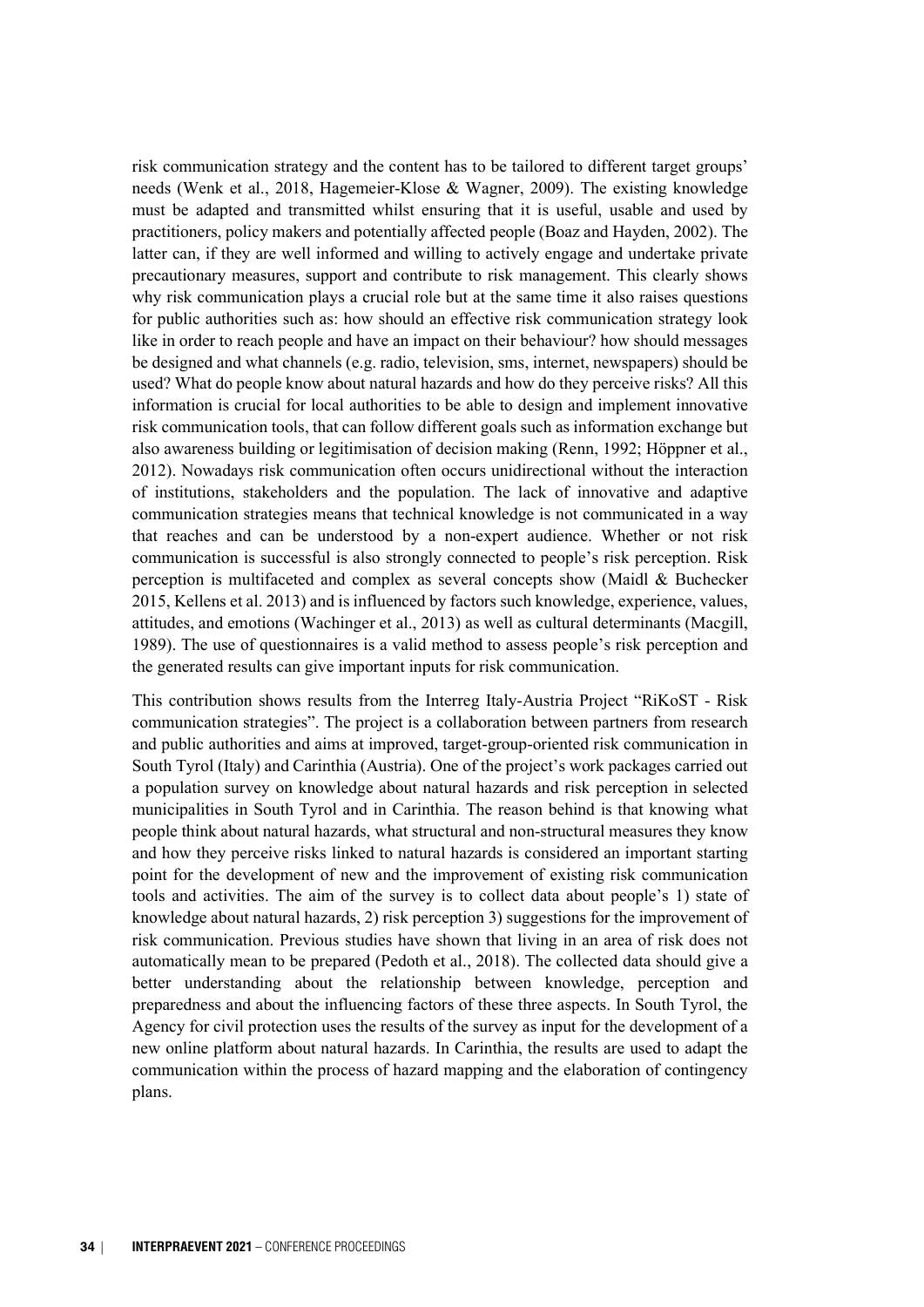#### Methods

We selected 13 municipalities (8 in South Tyrol and 5 in Carinthia) for the population survey. In South Tyrol, the criteria for the selection of the pilot municipalities were 1) the size of the municipalities (small rural municipalities and urban municipality) 2) natural hazard events (municipalities that recently experienced a natural hazard event and municipalities that did not) and 3) the existence of natural hazard maps. This last criterion was selected because in South Tyrol natural hazard maps are a recently introduced legal binding planning instrument developed at municipality level. At this stage, about half of the municipalities have an approved hazard map. By selecting four municipalities that have an approved hazard map and four without we wanted to investigate if the introduction of such a plan has an impact on the knowledge, the risk perception, the feeling of safety and the actions and behavior of the population. In Carinthia, we selected municipalities with bilingual (Slovenian speaking) population that recently experienced flood events and where therefore exists a need and interest in improving existing risk communication activities and tools. We performed an extensive literature review about the state of the art of research in the field of risk communication and risk perception, about most important underlying theories and conceptual frameworks and about existing good practices. Based on the results of this review we developed a questionnaire to assess and better understand people's knowledge, perception and behavior linked to risks from natural hazards, including information about most used communication channels and perceived responsibilities in risk management. The questionnaire contains a total number of 42 questions of different types (e.g. multiple answers, Likert scale, open question) and is divided in four sections: 1) Knowledge about natural hazards, 2) Risk perception, 3) Responsibilities in risk management including the role of citizens and 4) suggestions on how to improve existing risk management activities with a focus on risk communication. For each respondent we collected also socio-demographic data such as age, gender, education, profession, length of residency, owner or tenant. The data were collected between June and August 2019. We used the same questionnaire in South Tyrol and in Carinthia, but the data collection method differed. In South Tyrol the data were collected through Computer Assisted Telephone Interviews (CATI) and Computer Assisted Personal Interviews (CAPI) of about 20 minutes in order to obtain a representative sample of full age residents. In Carinthia 8234 questionnaires were sent via post mail as an official communication from the regional government to all registered addresses in the municipalities. Due to the different data collection method, only data from South Tyrol can be considered representative. A total of 2292 answers to the questionnaire were collected, 1410 in South Tyrol and 882 in Carinthia (nearly 11% return rate). Subsequently, the data were analysed separately for the two regions using SPSS software (SPSS Inc., 2017). Descriptive statistics such as frequencies for categorical variables and mean values for Likert scale variables were calculated in order to explore the profile of the sample and the main emerging results related to knowledge about natural hazards and risk perception. As in South Tyrol only half of municipalities has a natural hazard map, we wanted to understand if the knowledge declared by the respondents (either "yes, my municipality has a natural hazard map;" or "no, my municipality do not have a natural hazard map;" or "I do not know") is in line with the real situation. By combining the knowledge about the natural hazard map with the municipality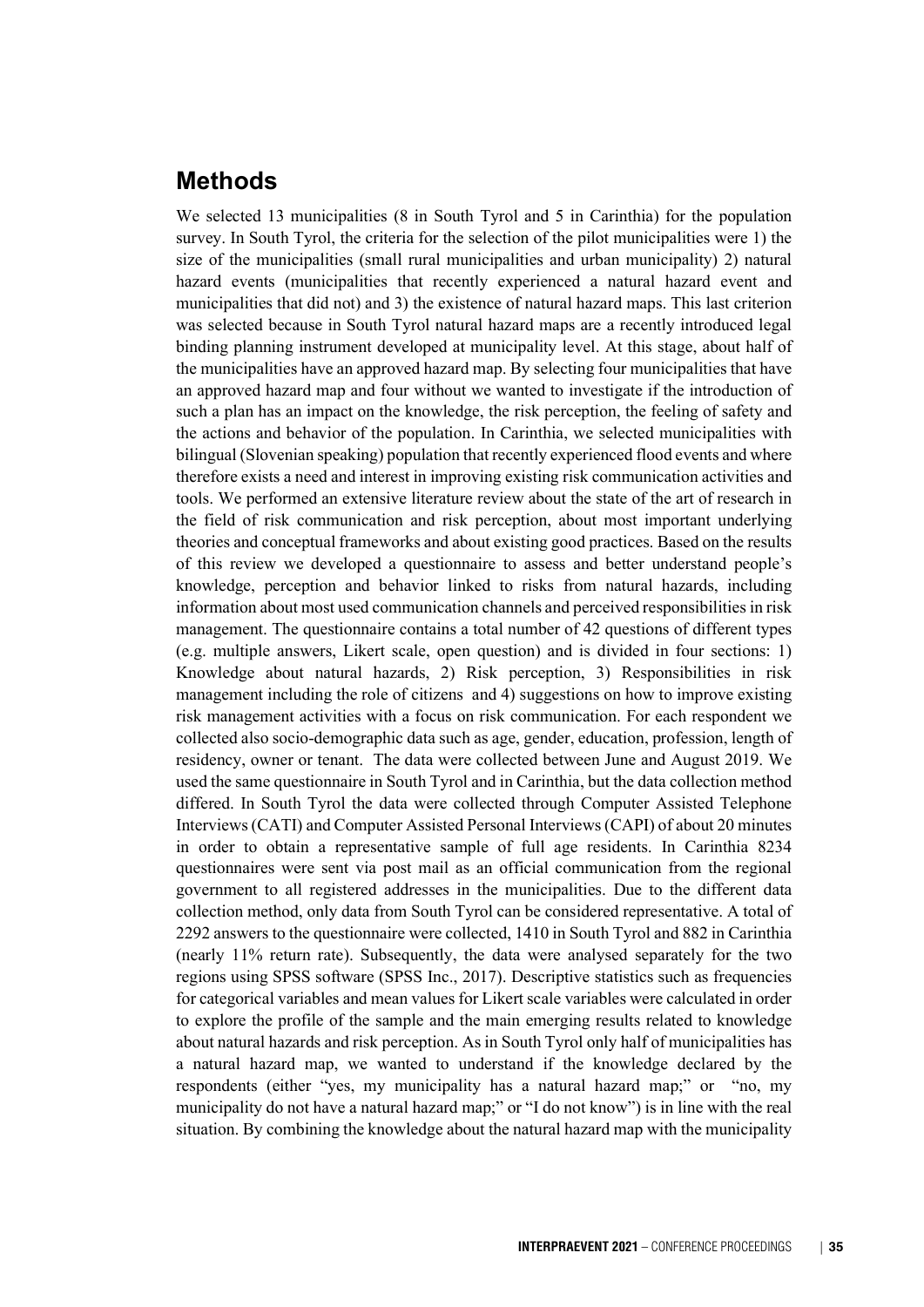of respondents, three groups were individuated for which frequencies distribution, an average risk perception and feeling of safety were calculated. Subsequently we identified the 5 most preferred information channels chosen by the three groups. The results are presented in the next section and in Figure 1.

#### Results and discussion

In South Tyrol the respondents are 51,3% women and 48,7% men and show a wellbalanced and veridic distribution for the different age classes (18-29; 30-39; 40-49; 50-59; 60-69; 70+) with respect to the current age and gender distribution in the municipalities. In terms of education the collected data cover different graduation grades (from elementary school degree to doctorate). Most of the respondents (74,3%) own their house or apartment they live in, 15,5% are tenants and 10,2% are non-commercial tenants. Previous studies showed that an important factor, which influences risk perception, is the perceived probability of being affected by a natural hazard event. Our data show that in South Tyrol the mean perceived probability that the municipality people live in will be affected by a natural hazard event in the upcoming 5 years is 37,8%. The probability that their house will be affected in the upcoming 5 years is perceived as much lower with a mean probability of 25,9%. In Carinthia the mean perceived probability for the municipality being affected in the upcoming 5 years is 62,7% whilst for the own house itis 46,7%. In both regions, respondents think that it is less probable that their house will be affected but in Carinthia both values are much higher than in South Tyrol. One reason for this difference is the fact that in Carinthia all municipalities recently experienced natural hazard events. In December 2017 and November 2018 foehn wind events with storm and flood damages hit the south eastern part of Carinthia and the degree of direct or at least indirect affection was very high.

Two other important aspects resulting from our study tackle the question if people think that the existing structural and non-structural measures are enough to protect the population from natural hazards and what people think about responsibilities in natural hazard management. In South Tyrol 80,4% of respondents stated that the existing measures are sufficient and mentioned the following reasons: 1) natural hazards are well-monitored; 2) there are enough structural protection measures in place in the municipality are and 3) the institutions and the civil protection organizations are well-coordinated and qualified. 8,3% of respondents stated that the existing measures are not sufficient. The main reasons are 1) more structural protection measures are necessary; 2) natural hazards should be better monitored and 3) the citizens are not sufficiently informed and involved. 11,3% stated that they do not know. We also asked respondents to indicate three actors responsible for risk management from a given list of different actors (including institutions, organisations and the themselves as citizens).

Our data show that in South Tyrol respondents think that the Province, the municipality and organisations (such as the voluntary fire brigade) are responsible for risk prevention. When looking at the response and recovery phase the responsible actors are the Province, the national state and the municipality. For prevention as well as for response and recovery, the most important actor is the Province. Respondents clearly think that risk management is the role of institutions  $(59,4\%)$ . One third of respondents  $(32,9\%)$  states that citizens have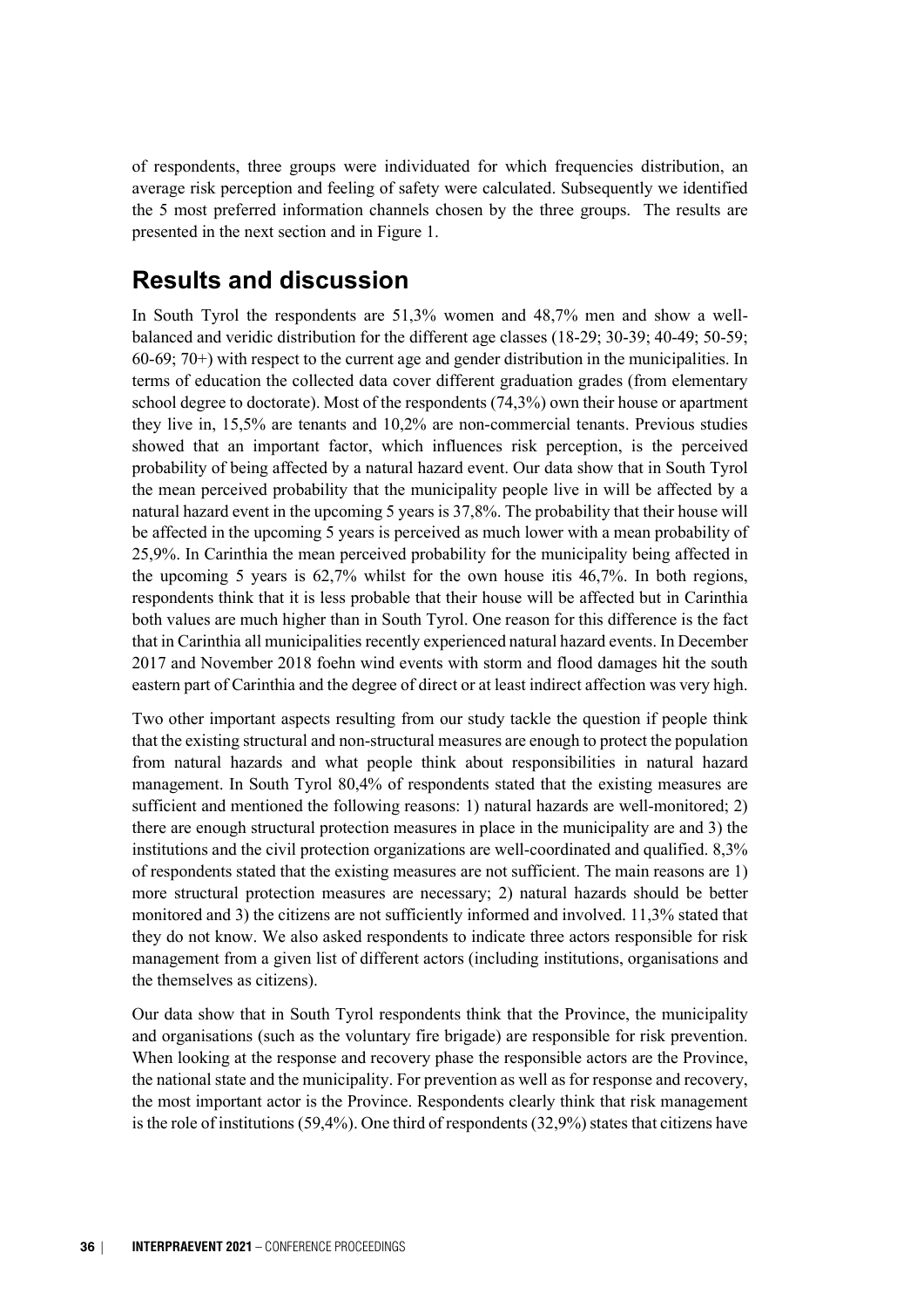an important role and should be more actively involved. In Carinthia the percentage of respondents that think that the existing measures are sufficient is lower (37,7%) but the 3 main reasons are the same than in South Tyrol. Compared to South Tyrol more respondents said that the measures are not enough (23,6%) but the reasons mentioned are similar to South Tyrol with the difference that respondents in Carinthia mentioned the lack of money as one the three most important reasons. In Carinthia respondents think that the three mean actors for the prevention of and the response to natural hazard events are the federal province of Carinthia, the national state and the municipality and that for both phases (prevention and response) the municipality has the most important role. Here we see a difference between the results from the two regions that reflects well the differences in the legal and organisational setting in the field of risk management (in South Tyrol the Province plays a key role for prevention and protection whilst in Carinthia the most important actor in this field is the municipality). In Carinthia, a higher percentage of persons (49,2%) think that citizens should be more involved and should have an active role in risk management and compared to South Tyrol, less respondents (38%) delegate this task to the institutions. Our interpretation is that people who experienced storm events do not expect that institutions could set preventive measures against storms. They feel that it is more helpful to receive information how to get prepared and what action they could undertake as individuals (e.g. buying an electric generator or laying in food storage).

In terms of knowledge about natural hazards as well as for the awareness and preparedness of the population, natural hazard maps are a key instrument and can, if adapted to a nonexpert public, play an important role for risk communication (Wenk et al, 2018). Although in Carinthia there is a complete coverage with hazard maps, only 27 % of the respondents know that there are hazard maps available for their municipality. 60 % do not know about hazard maps. In South Tyrol 63,7% state that there is a hazard map for their municipality, 6,5% say there is no hazard map and 29,9% do not know. Considering that actually only half of the South Tyrolean municipality have a hazard map we performed some more detailed analysis combining the knowledge about the natural hazard map with the municipality of residency. Based on the data from South Tyrol we discovered three groups that we divided according to their knowledge about hazard maps (Figure 1). The first group, respondents that have "true" knowledge (47,1%), are persons who say that they know the hazard map and live in municipalities that have approved hazard maps or persons that say that there is no hazard map in municipalities which actually do not have an approved hazard map. The second group are persons that have "false" knowledge (18,6%) because they say that they know the hazard map of their municipality, but they live in municipalities that do not have an approved hazard map. The third group (34,2%) are persons that don't know if their municipality has a hazard map or persons that say that there is no map in municipalities that have an approved hazard map.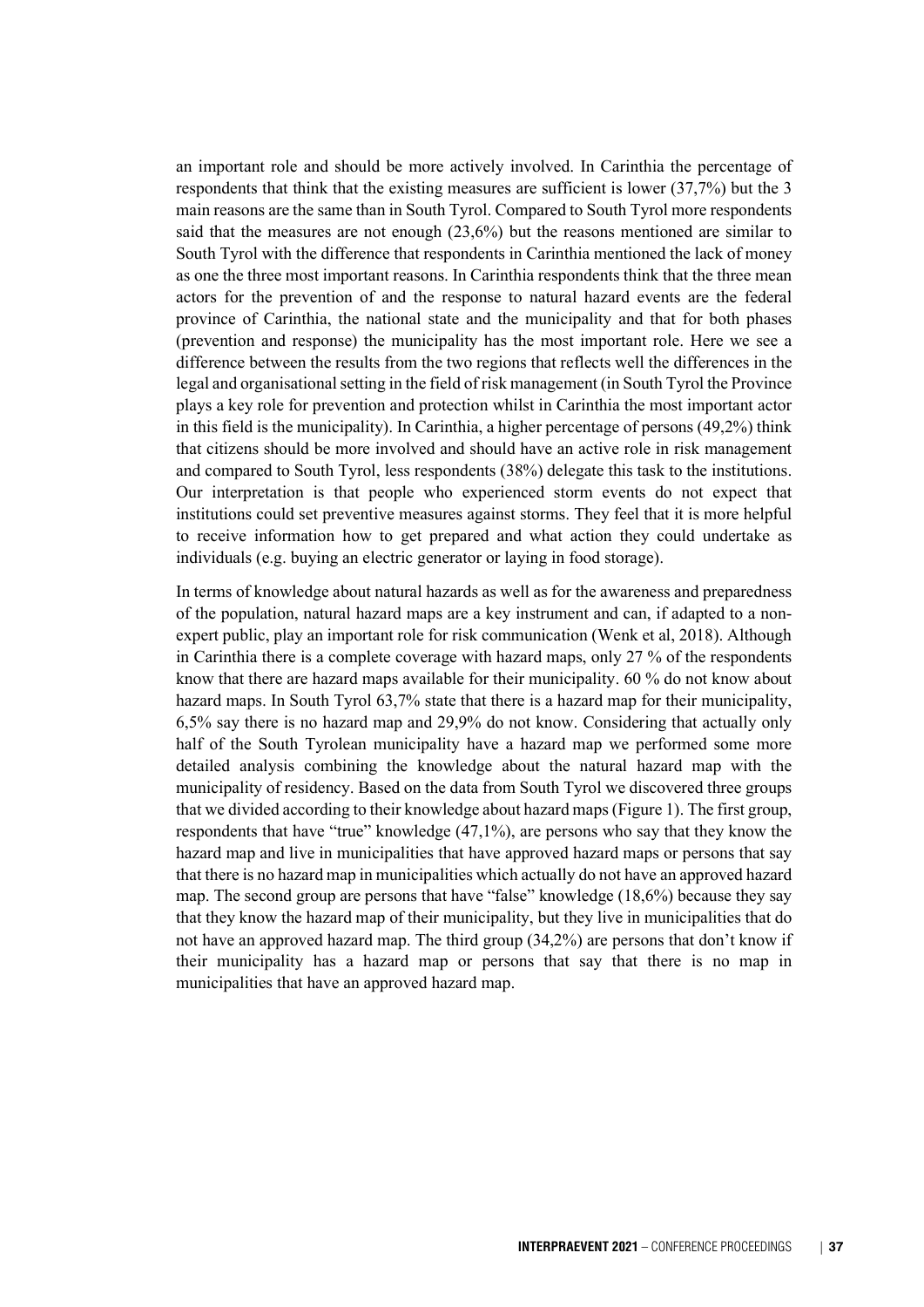

#### Figure 1: The figure shows three population groups (individuated by combining respondents' knowledge about natural hazard maps and their municipality of residence) and the risk perception, the feeling of safety and the preferred information channels for each group. The figure is based on data collected in 8 municipalities in South Tyrol.

Figure 1 shows that the second group, respondents that have false knowledge, perceive the probability of a natural hazard event happening higher compared to the other two groups. At the same time, they feel safer in case of an event happening. Also, in terms of the 5 most preferred information channels for risk communication this group has different preferences. The preferred channel for risk communication for that group is a flyer or information brochure whilst the other two groups choose the television as preferred information channel for risk communication. In terms of risk communication this raises the question why people belonging to this group think to know the hazard map even though it do not exist and how they could be reached and informed about the actual status of hazard mapping in their municipality. As next steps we will discuss these questions together with representatives from the municipalities in order to find possible reasons for this non accurate knowledge. One reason could be that people confound the hazard map with other instruments such as the civil protection plan. Results from the open question about what type of information people would like to receive show, that people ask for more and better information on how they could contribute to the prevention of natural hazard risks, what actions they could undertake and how to best behave before and during natural hazard events. The answers also show that people would like to receive information about natural hazards and related risks not only at the municipality level but also at the level of neighborhood or district.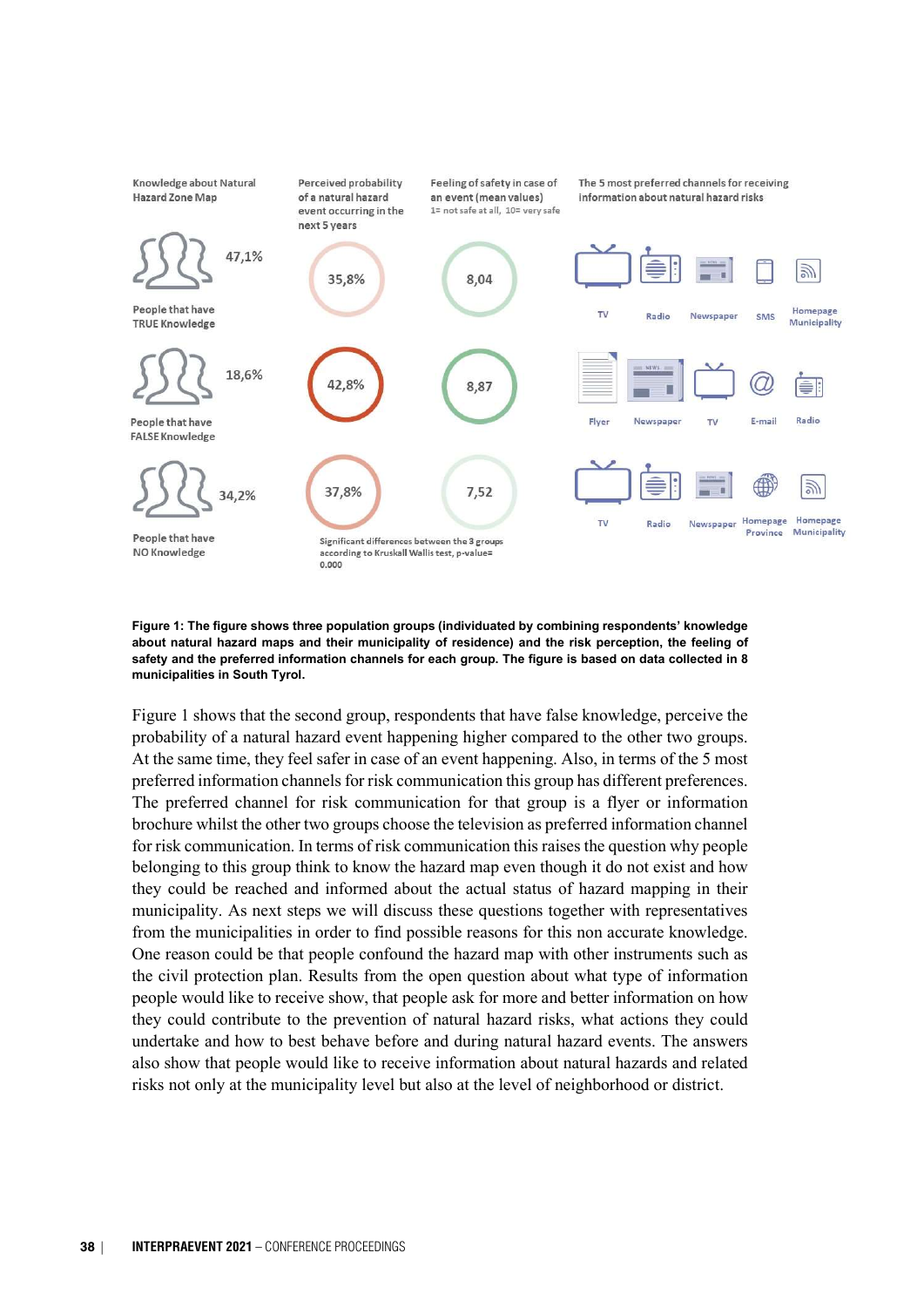#### **Conclusions**

Results show that respondents would like to be better informed and receive clear information on what concrete measures they could undertake, in which way they could contribute and how they should behave in case of an event happening. At the same time, respondents tend to delegate the responsibility to institutions. Future work should address the question if more involvement of citizens should also result in more responsibility for example in terms of private precautionary actions.

The aim of the population survey was to generate results that could be used by public authorities to improve risk communication and support the development of new risk communication tools. For Carinthia, part of the replies was nearly as expected, for example that responses came mainly from people directly affected, but some were surprising. We did not expect for example that less than 30% of the respondents know about hazard maps in their municipality and that traditional communication channels such as TV, radio and newspaper are still so important. A surprising and positive result was that nearly 50% of the respondents would like to have a more active role within risk prevention and would like to be better informed about what actions they could undertake. These results show that future risk communication activities in Carinthia should focus on 1) a better information on hazard maps and which consequences they have, 2) individual prevention and protection measures and 3) communication activities that directly address affected people (in addition to communication activities for the whole community) . The regional government of Carinthia will use the results for working out natural hazard contingency plans. Within this process stakeholders as well as the affected population are invited to actively contribute and give input. In this way, the elaboration of such contingency plans can act as opportunity for bringing together different stakeholders and represent a platform for risk communication. In South Tyrol the agency for civil protection is working on the development of a new online platform for different type of information related to natural hazards and will use the results from the survey as input in order to create a tool for risk communication that is tailored to different user groups.

In terms of use and impact of results, this project has an added value because all activities have been developed and carried out together with partners from public authorities. This allows to integrate their knowledge and experiences, for example for the survey design and the development of questionnaires, and gives the opportunity to use the results of population surveys not only for advancing knowledge in terms of risk perception but also for implementing them in practice by supporting the development of new tools and the improvement of existing measures.

#### References

Boaz A., Hayden, C. (2002). Pro-active evaluators: enabling research to be useful, usable and used. Evaluation. 8 (4), 440-453.

Hagemeier-Klose, M. & K. Wagner (2009). Evaluation of Flood Hazard Maps in Print and Web Mapping Services as Information Tools in Flood Risk Communication. Natural